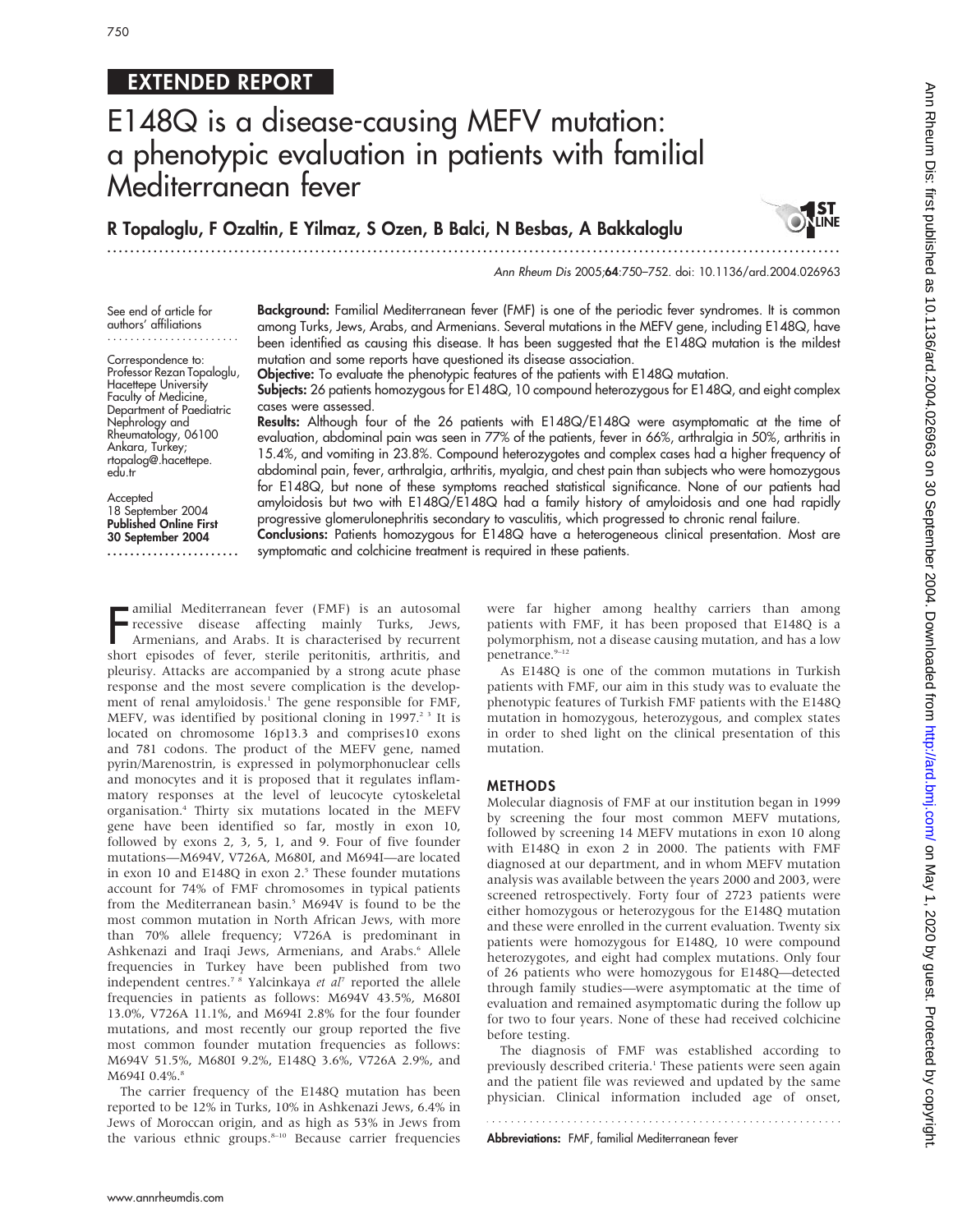| Demographic features of the groups<br>Table 1                   |                                          |                                          |
|-----------------------------------------------------------------|------------------------------------------|------------------------------------------|
| Variable                                                        | E148Q/E148Q<br>$(n = 26)$                | E148Q compound and<br>complex $(n = 18)$ |
| Age at onset (years)<br>Age at diagnosis (years)<br>Male:female | 6(3 to 15)<br>$8.5$ (3.5 to 16)<br>16:10 | 6.5(2 to 16)<br>8.5 (3.5 to 19)<br>6.12  |
| Values are median (range) or n.<br>p>0.05 between the groups.   |                                          |                                          |

frequency of attacks before colchicine treatment, the presence of fever, abdominal pain, pleurisy, arthralgia, and arthritis, response to colchicine, family history of amyloidosis, and the development of amyloidosis.

#### Mutational analysis

Molecular diagnosis of FMF was carried out in our medical biology department. The strategy for mutation analysis involves two steps: exon 10 is first analysed by denaturing gradient gel electrophoresis; according to the band pattern, subsequent analysis is done either by restriction endonuclease enzyme digestion or by genomic sequencing. E148Q in exon 2 is analysed by restriction endonuclease enzyme digestion of polymerase chain reaction products from genomic DNA. The region harbouring the mutation was amplified and the amplified products were digested with the enzyme BstN1.

#### Statistical analysis

Results are given as median (range) for age and as percentages for the phenotypic features. Comparisons between groups were carried out by using Mann–Whitney U test and the  $\chi^2$  test. A probability (p) value of <0.05 was considered significant.

## RESULTS

In the patients homozygous for E148Q the median age of onset was 6 years and the male to female ratio was 1.6 (table 1). Fever was seen in 64%, abdominal pain in 76.9%, arthralgia in 50%, and arthritis in 15.4%. None of these patient had erysipelas-like lesions or scrotal pain, but 23.8% had severe vomiting and 12.5% had diarrhoea during the attack. None had amyloidosis but three had a family history of amyloidosis. One had rapidly progressive glomerulonephritis secondary to vasculitis and progressed to chronic renal failure. Currently she is on a chronic haemodialysis programme.

Of 10 compound heterozygotes, six were carrying E148Q/ M694V, three were carrying E148Q /V726A, and one was carrying E148Q /M680I. Of eight complex cases, seven were carrying E148Q/E148Q/M694V and one was carrying E148Q/ E148Q/M694I. The age of onset and the male to female ratio were similar in the homozygous and compound/complex cases (table1).

Although the frequencies of fever, abdominal pain, chest pain, arthralgia, arthritis, and myalgia were greater in compound heterozygous and complex cases, none of the symptoms attained statistical significance compared with patients who were homozygous for E148Q (table 2). One of the complex cases had a history of acute rheumatic fever. It was striking that severe vomiting was observed in around 25% of the patients in both homozygous and compound/ complex cases.

## **DISCUSSION**

Since the gene causing FMF (MEFV) was cloned and four missense mutations were identified in exon 10, several other

E148Q/others E148Q/E148Qothers  $(n = 18)$ 

| ļ                                                                                           |
|---------------------------------------------------------------------------------------------|
|                                                                                             |
|                                                                                             |
|                                                                                             |
|                                                                                             |
|                                                                                             |
|                                                                                             |
|                                                                                             |
|                                                                                             |
|                                                                                             |
|                                                                                             |
|                                                                                             |
|                                                                                             |
|                                                                                             |
|                                                                                             |
|                                                                                             |
|                                                                                             |
|                                                                                             |
|                                                                                             |
|                                                                                             |
|                                                                                             |
|                                                                                             |
|                                                                                             |
| hran 10 11 28/112 JODA DJBOR3 25 30 Rented Br                                               |
|                                                                                             |
|                                                                                             |
|                                                                                             |
|                                                                                             |
|                                                                                             |
|                                                                                             |
|                                                                                             |
|                                                                                             |
|                                                                                             |
|                                                                                             |
|                                                                                             |
| $\frac{1}{2}$                                                                               |
|                                                                                             |
|                                                                                             |
|                                                                                             |
|                                                                                             |
|                                                                                             |
|                                                                                             |
|                                                                                             |
| J                                                                                           |
|                                                                                             |
|                                                                                             |
|                                                                                             |
|                                                                                             |
|                                                                                             |
|                                                                                             |
|                                                                                             |
| ונחת הפונטומונות ה- במסך בית המוקפת מר וום המפתקת ה- המינו המינו היו כי פי הפונטומות ופונטו |
|                                                                                             |
|                                                                                             |
|                                                                                             |
|                                                                                             |
|                                                                                             |
| om http://ar                                                                                |
|                                                                                             |
|                                                                                             |
|                                                                                             |
|                                                                                             |
|                                                                                             |
|                                                                                             |
|                                                                                             |
|                                                                                             |
|                                                                                             |
|                                                                                             |
|                                                                                             |
|                                                                                             |
|                                                                                             |
|                                                                                             |
|                                                                                             |
|                                                                                             |
|                                                                                             |
|                                                                                             |
|                                                                                             |
|                                                                                             |
|                                                                                             |
|                                                                                             |
|                                                                                             |
|                                                                                             |
|                                                                                             |
|                                                                                             |
|                                                                                             |
|                                                                                             |
|                                                                                             |
|                                                                                             |
|                                                                                             |
| l                                                                                           |

mutations have been identified in exons 1, 2, 3, 5, 9, and 10 of the gene.235 One of these is the E148Q mutation, which results in the substitution of glutamine for glutamic acid at codon 148 in exon  $2.^{11}$  13 It is one of the most common mutations in patients with FMF. It is more frequent in the general population than in FMF patients in the regions where FMF is prevalent, and it also occurs in geographically and ethnically diverse populations.<sup>5</sup> As a result of the discrepancy between the prevalence of this mutation in FMF patients and in the healthy population it is thought to be a polymorphism rather than a disease causing mutation and it is claimed that homozygosity for E148Q is not sufficient for developing clinical disease.<sup>9 10 12 14 15</sup> Further, it is reported that homozygosity for E148Q may influence susceptibility to polygenic conditions such as Behçet's disease and AA amyloidosis among patients with non-FMF periodic fever.<sup>16</sup><sup>17</sup>

Table 2 Phenotypic features of the patients\*

Fever 16 (64) 15 (83.3) Abdominal pain 20 (80) 18 (100) Arthralgia 13 (50) 7 (38.9)

Chest pain 6 (23.1) 8 (44.4)<br>Mygleig 3 (11.5) 4 (22.2)

Vomiting 5 (23.8) 4 (22.2)<br>Diarrhoea 3 (12.5) 2 (11.1)

Family history of amyloidosis 3 (11.5) 3 (16.6)<br>Appendectomy 3 (11.5) 4 (22.2)

None 4 (15.4) –<br>1-10/year 16 (61.5) 9 (52.9) 1–10/year 16 (61.5) 9 (52.9)<br>11–20/year 3 (11.5) 3 (17.6) 11–20/year 3 (11.5) 3 (17.6)<br>
-20/year 3 (11.5) 5 (29.4)

1–2 days 9 (34.6) 10 (58.8)

Complete 16 (72.8) 12 (67) Partial 3 (13.6) 2 (11)<br>No response – 2 (11)

Unknown 3 (13.6) 2 (11)

Chest pain 6 (23.1)<br>Myalaja 3 (11.5)

None 4 (15.4)<br>  $1 \text{ day}$  4 (15.4)

3–5 days 3 (11.5)<br>
3 (11.5) 3 (11.5) 3 (11.5)

E148Q/E148Q  $(n = 26)$ 

3 (12.5) 2 (11.1)<br>8 (36.4) 7 (38.9)

9 (34.6) 3 (17.6)<br>9 (34.6) 10 (58.8

 $1(5.9)$ 

 $4(15.4)$ 

Phenotypic feature

Family history of FMF

Appendectomy Frequency of attacks\*

 $>$  20/year Duration of attacks<br>None

Response to colchicine

No response

Values are n(%). \*Before treatment.

In our series from Turkey, the E148Q mutation is one of the common mutations among patients with FMF, with 3.5% allele frequency and a carrier frequency of 12% in the healthy Turkish population. While this may suggest a low penetrance of the mutation, we observed symptomatic patients not only among those compound heterozygotes and complex cases but also in cases homozygous for E148Q.

We had 26 patients who were homozygous for E148Q. While four of these (15%) were as yet asymptomatic and were detected through family studies, the remaining patients had typical FMF attacks. During the acute attacks their acute phase reactants were raised and after an attack they returned to normal. They all had a good response to colchicine. Clinical heterogeneity is observed in patients who are homozygous for E148Q, ranging from absence of symptoms to severe symptoms.<sup>18</sup> It could be suggested that we saw only patients with symptoms and that a large portion of the asymptomatic homozygotes do not present to a medical centre. On the other hand, other genetic modifiers that may link to E148Q and which are as yet unknown may play a role in enhancing the